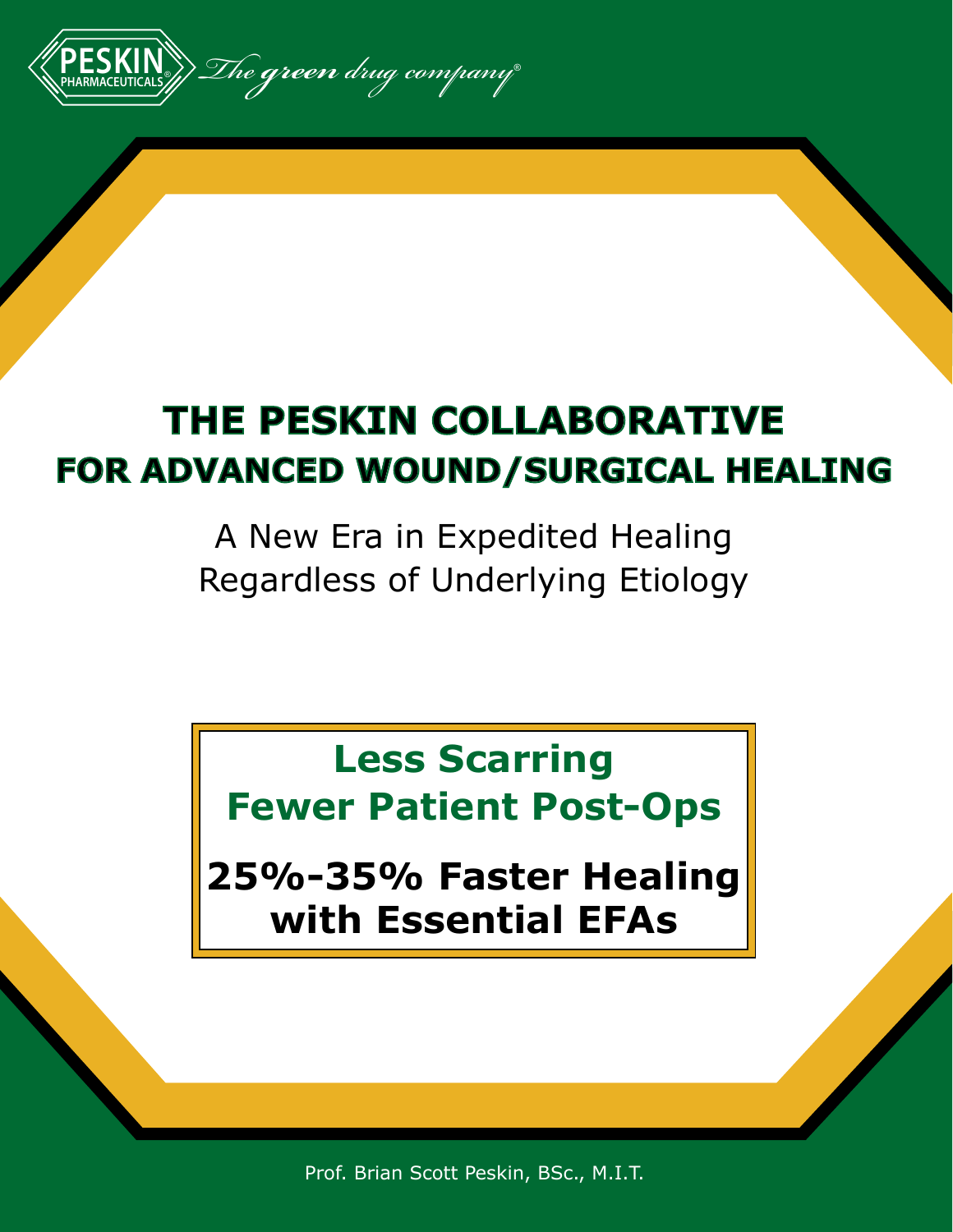### **Italian Plastic / Reconstructive Surgery Case Series Study (Italian Translation)**

In my practice as a Plastic Surgeon, I have found myself understanding that to obtain good postoperative results according to the intensity that varies from minor to major operations (**the majority are very intense operations**) the repair phlogistic resolution, edema and the scar tissue are all key factors to success.

My results have improved according to the use of new surgical techniques as well as the use of antibiotics and antiphlogistic drugs.

However, I must point out **a new major factor that improved greatly my patients' surgical results** after introducing certain "essential fatty acids" **15 days** prior to 30 days after surgery.

The level of tissue repair is what I look for especially in my practice and having the trial opportunity of five patients using Brian Peskin's EFA recommendations, I found in all five **patients an enormously improved result with better recovery** by just assuming a simple prescribed medical therapy with his EFA-based recommendations.

**Unlike fish oil, which causes excessive bleeding, Brian Peskin's Protocol** *does not cause excessive bleeding***. In fact, it makes surgery easier and improves patient recovery.**

This improved recovery included:

- 1. Faster healing
- 2. Less inflammation
- 3. Less scar tissue
- 4. Less pain to the patient.

I finally believe and feel it is necessary to continue this very interesting tissue repair in the near future.

*Dr. ANDREA RONCARATI FERRARA-Via Montebello 1 tel: 0532/200234 Specialista in Chirurgia Plastica RAVENNA-Viale Cilla 20 tel: 0544/456511 Ricostruttiva ed Estetica info@roncaratiandrea.it*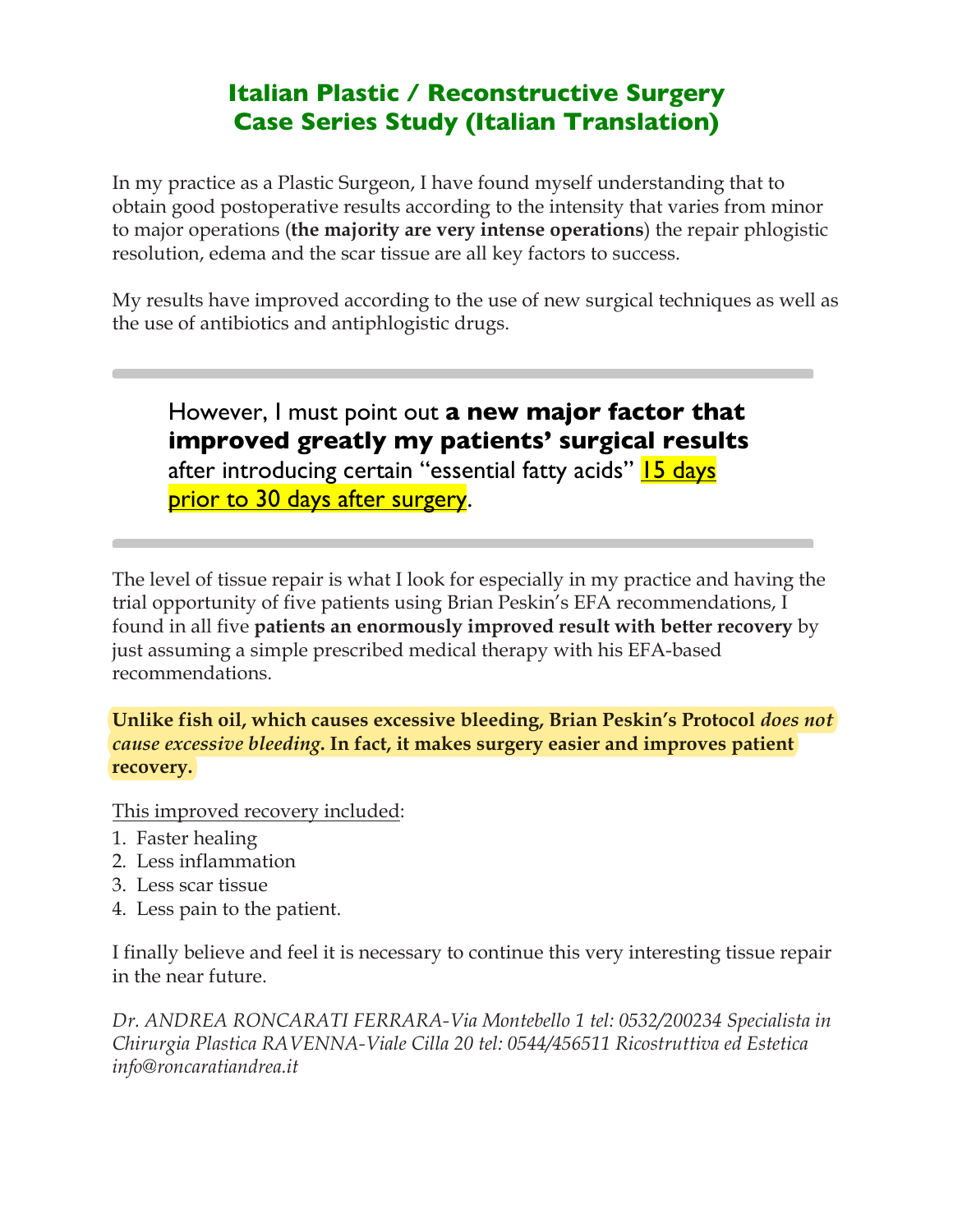#### **Current State of Wound Healing in Plastic / Reconstructive Surgery:**

**"Success in plastic surgery** is founded on comprehensive understanding of one fundamental topic: **wound healing…."** (*Plastic and Reconstructive Surgery*, **September 2016**, Vol. 138 - Issue 3S: p 9S–17S.) Prof. Jeffery Janis, MD

# **"**There is increasing awareness that **chronic wound healing is very dependent on the patient's nutritional status…."**

Prof. Joseph Molnar, MD, PhD

An excellent review article in the **2016 supplement to** *Plastic and Reconstructive Surgery* covered the current understanding of wound healing. There are some 300 pages. However, a detailed physiologic / biochemical analysis of the strongest modality to expedite and accelerate wound healing was completely missed — an adjuvant of an ingestible, calibrated formulation of PLANT-BASED LIPIDs — physiologic Essential EFAs. As Prof. Jeffery Janis, MD, makes clear in Introduction to "Current Concepts in Wound Healing: Update 2016"... "And despite recent advances in basic science, therapies and surgery, **the proportion of wounds that heal is still very low**."

The following areas of particular importance to plastic / reconstructive surgeons are from Patrick J. Buchanan, MD, Theodore A. Kung, MD, and Paul S. Cederna, MD, "Evidence-Based Medicine: Wound Closure," *Plastic and Reconstructive Surgery*, September Supplement 138: 257S, 2016. [Originally published in *Plastic and Reconstructive Surgery*, 134:1391-1404, 2014.] An ingestible, calibrated EFA adjuvant is the best answer to mediating these conditions required for expedited wound healing.

This article did an exemplary job of identifying the problems that impede wound healing after surgery. **My mission is to address the solutions to expediting healing given these complications by utilizing state-of-the-art, lipids-based cellular physiology and biochemistry. Although of particular benefit to plastic / reconstructive surgeons, this new technology is applicable to all specialties.**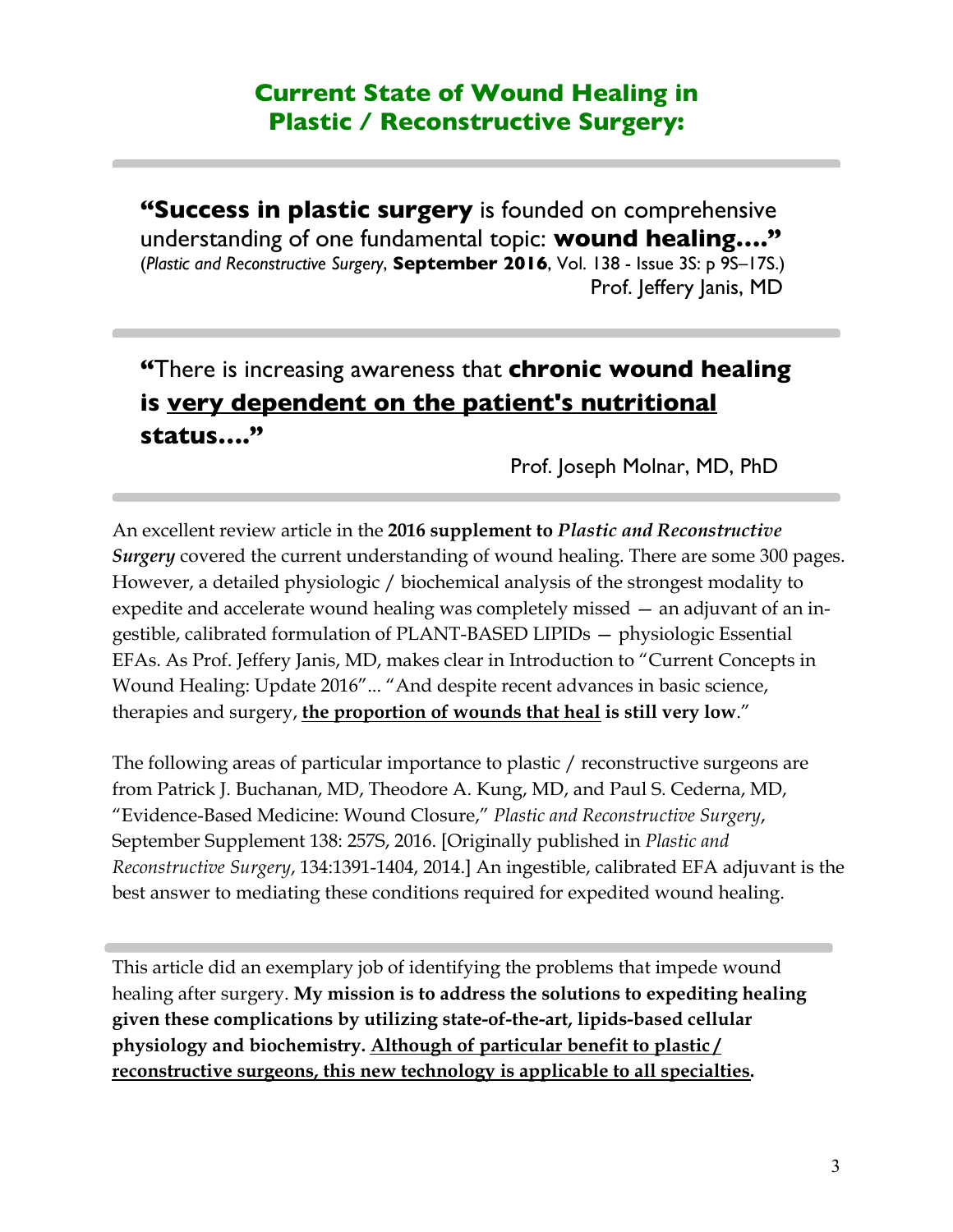**14-Day Pretreated Healing Progression of Knee: Ingestion of Essential Plant-Based Oils Only No Ointments, etc. Slow-Healing Type 1 Diabetic**





January 1, 2019 .

January 9, 2019 8 days healing.



January 11, 2019 10 days healing.

January 14, 2019 13 days healing.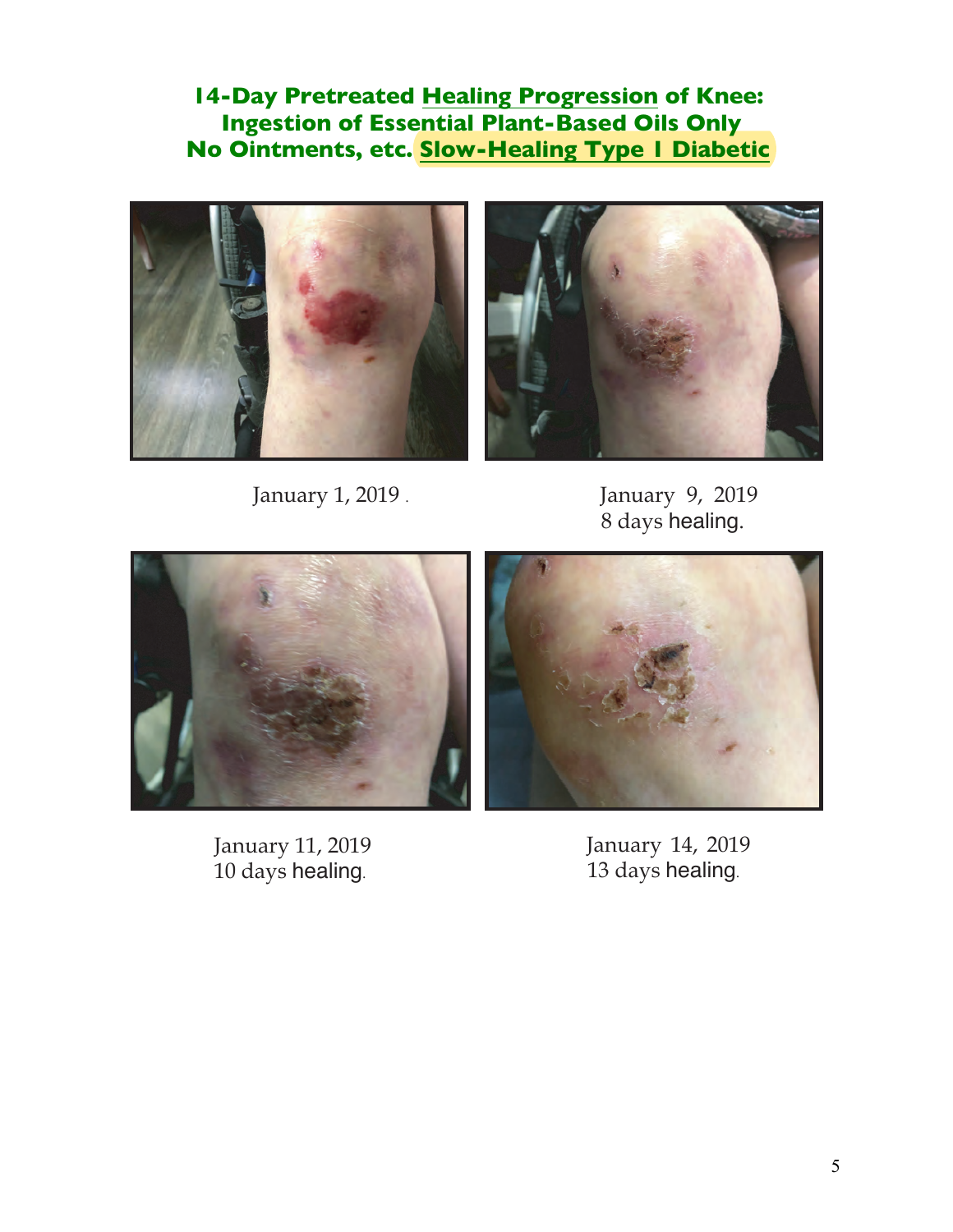#### **Pretreated Healing Progression in Crushing Fall 86-Year-Old Patient — No break/fracture/concussion (No pain meds required after 1-day hospital discharge)**



January 13 Initial trauma from fall.



January 23 10 days after fall.



January 30 17 days after fall.



February 7 24 days after fall.



February 13 31 days after fall.



February 21 39 days after fall.



February 28 46 days after fall.



March 8 54 days after fall.

"This 86-year-old patient experienced a significant bilateral orbitofrontal and nasal crushing injury in a fall. She incurred the anticipated bilateral upper and mid-facial swelling and ecchymosis, but surprisingly had much less nasal injury than expected, including no fractured/comminuted nasal bones or orbital rim/floor fracture.

Within 10 days, she demonstrated remarkable resolution of the facial edema and bruising and quickly thereafter eliminated the remainder over the ensuing weeks. So not only did it seem that her facial soft tissues and bones were more resilient and the bones also not brittle, but her overall recovery was unusually expedited and uncomplicated."

> Geoffrey L. Robb, M.D., F.A.C.S. **Professor / Past Chairman** (1998-2013) **Department of Plastic Surgery, The University of Texas MD Anderson Cancer Center**, Houston, TX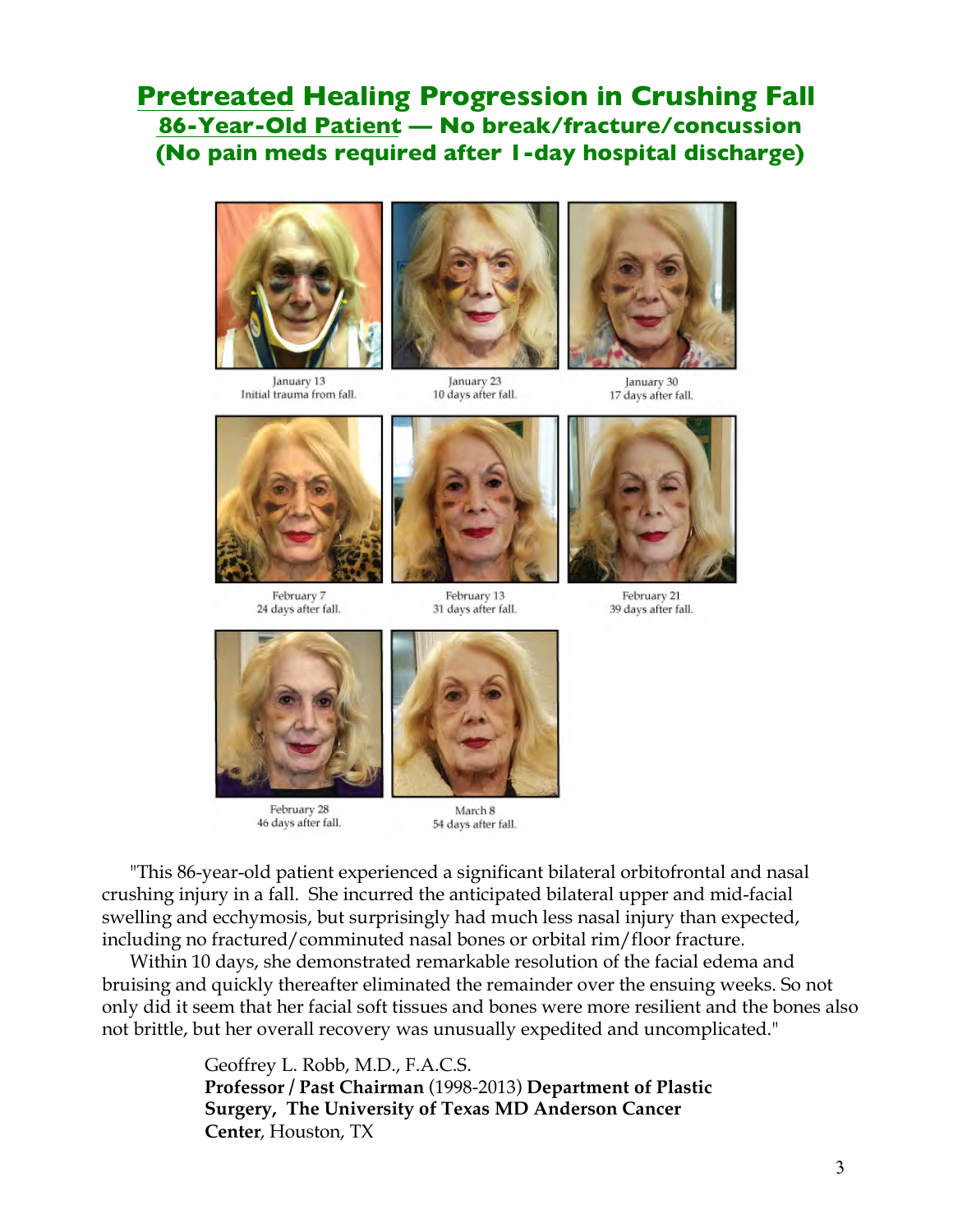# **Superb Clinical Results with Essential EFAs**

*2008: "I previously wrote you about the remarkable cause / effect relationship in reversing plaque volume in a* **(smoking)** *patient taking conventional treatment (i.e.statins, aspirin, Co-Q10, etc.). In reading over [the patient's] scans* **I have never seen such a remarkable result.**

*When he [the patient]* **stopped the Essential EFAs the plaque came back.**

As you can see, for the first time from 2007 to 2008, the *volume of plaque decreased from 39 to 30, which is a decrease of 22% when annualized on a yearly basis.* **I have never seen a decrease of coronary artery plaque volume by more than 5% in one year."**



#### **Robert Kagan, MD**

Radiologist, USA **Former Chairman of the Board of Nuclear Medicine Resource Committee** of the College of American Pathologists.

**Past President of the Florida Association of Nuclear Physicians**.

Novel lipids-based pharmacognosy solutions Expedited Surgical Healing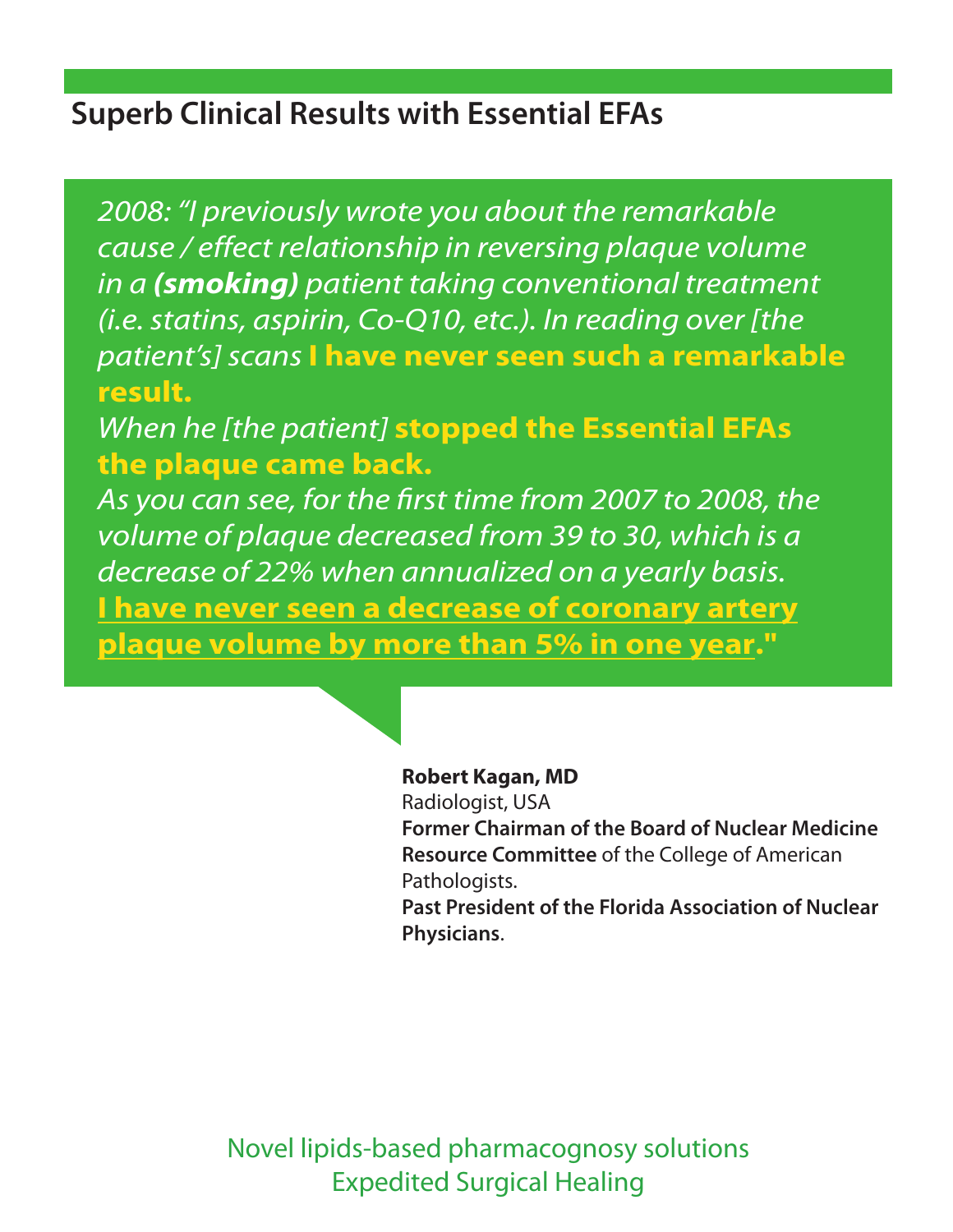#### **Improved outcomes / surgical advantages that are achieved when an ingestible, calibrated Essential EFA adjuvant is prescribed both pre-op and post-op, including:**

#### **1. Improved split- / full-thickness skin grafts**

Most significantly, with an ingestible, calibrated Essential EFA formulation, both split-thickness and full-thickness skin grafts heal much more quickly for at least 3 reasons: Providing the substrate of epithelial tissue; Increased oxygen transfer at the graft site; and Increased nutrient transfer through the underlying wound base.

#### **2. Improved tissue expansion procedures**

With an ingestible, calibrated Essential EFA formulation, the dermis will return to normal thickness much more quickly (currently expectations are approximately 2 years). Because 30% -50% of the adipocytes are permanently lost because of the procedure, it is critical to ensure that patients are ingesting sufficient fully functional Essential EFAs for production of replacement tissue.

#### **3. Improved flap-based procedures from increased blood flow / decreased thrombus**

Flap failure's #1 cause is venous insufficiency from venous thrombosis. 80% of venous insufficiency is caused by blood clots. With an ingestible, calibrated Essential EFA formulation, maximum vascular function / minimum venous insufficiency —by thrombosis outside the zone of injury — is supported via maximized PGE<sub>1</sub> and PGI<sub>2</sub> production.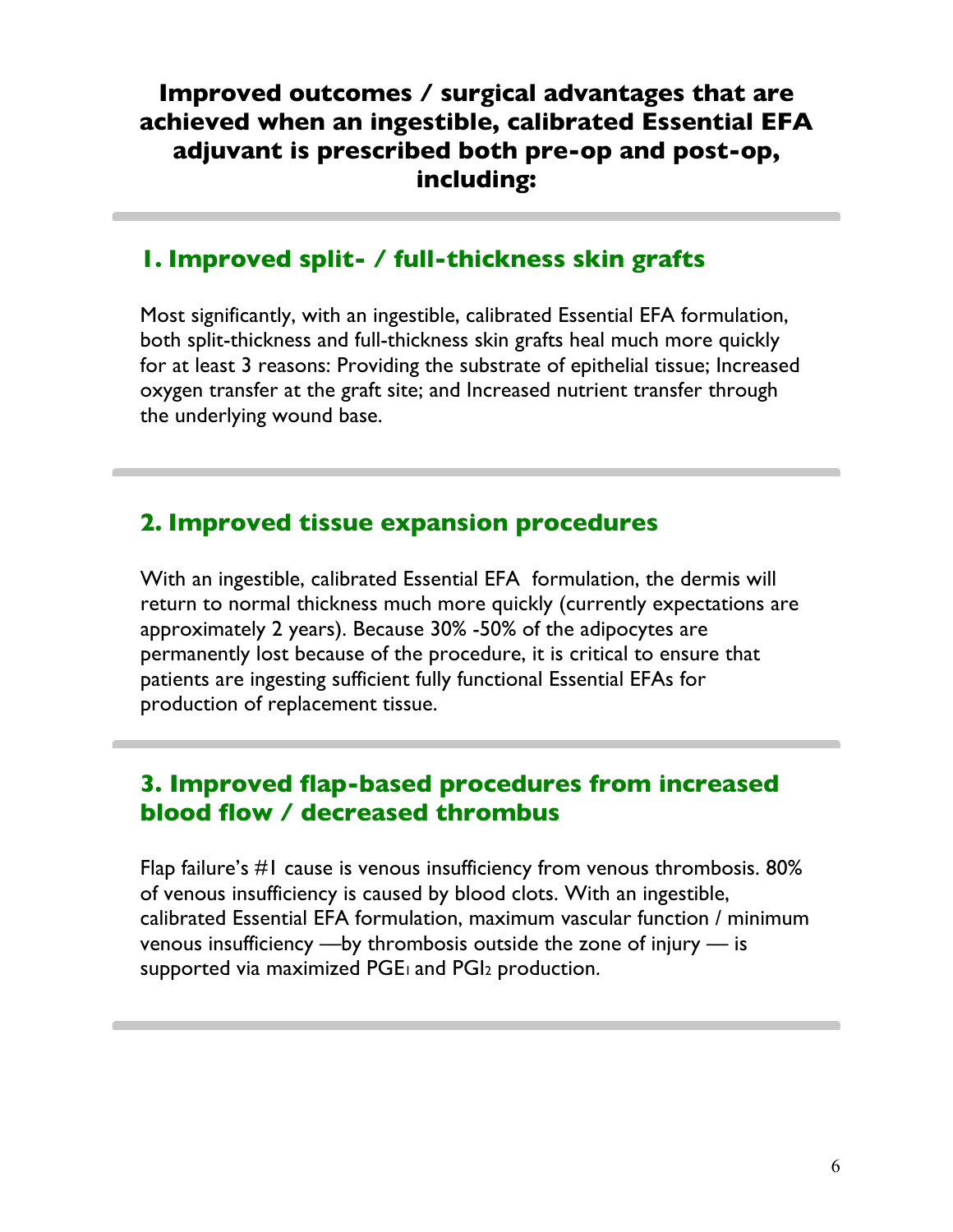#### **4. Healing diabetic patients/ Decreased blood glucose levels**

Because blood glucose levels greater than 200 mg/dL (HbA<sub>1</sub>C>8.5) are associated with poor wound healing outcomes, diabetic patients are especially difficult to heal. An ingestible, calibrated Essential EFA formulation has been shown to decrease blood glucose levels by 15 points. *(See* page 8 for diabetic Case Series information.)

#### **5. Healing smokers**

Smoking significantly impedes wound healing because of potent vasoconstriction and reduction in proliferation of erythrocytes, macrophages, etc. Nicotine increases adhesiveness of platelets, resulting in increased propensity of thrombus formation. Furthermore, carbon monoxide found in cigarette smoke binds to hemoglobin with a 200-fold higher affinity than oxygen, causing a hypoxic environment to the wound bed. An ingestible, calibrated Essential EFA formulation allows maximum oxygenation of the wound bed, increased vasodilation, and decreased platelet adhesion and aggregation — effectively mediating much of smoking's detrimental effects in wound healing.

#### **6. Countering corticosteroid impairment to healing**

Because systemic corticosteroid therapy increases wound healing complications, cellular production and growth is inhibited. Glucocorticoids decrease critical epithelial regeneration and inhibit fibroblasts, causing a significant reduction in wound strength.

Glucocorticoids have a very deleterious effect on wound healing and infection. In spite of the deleterious effects of corticosteroids, an ingestible, calibrated EFA formulation allows maximum wound healing support. Essential EFAs increase oxygenation of the wound bed, increase vasodilation, and decrease platelet adhesion and aggregation — effectively mediating much of corticosteroid's detrimental effects in wound healing.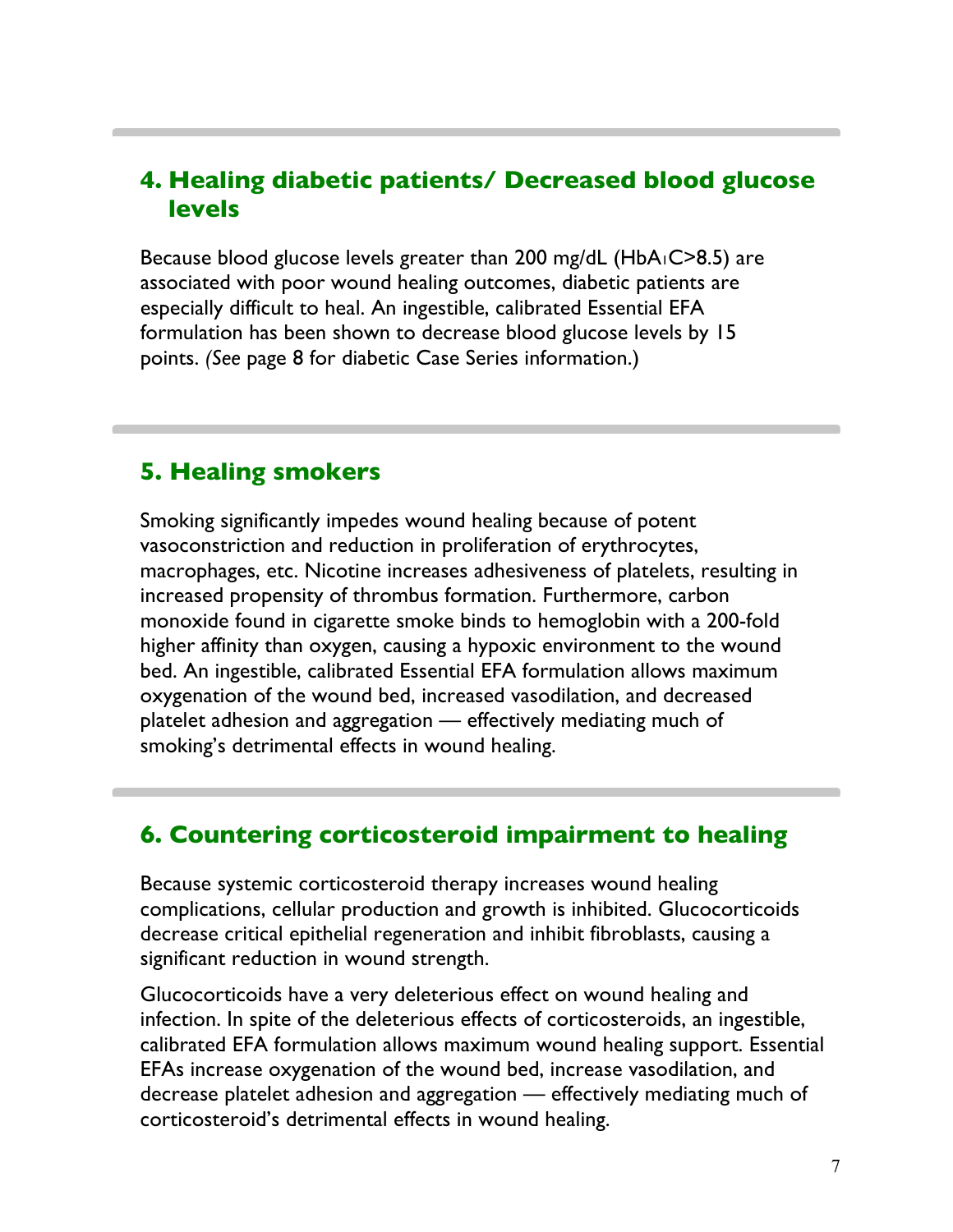#### **Modes of Action**

Ingestible, specially calibrated plant-based lipids are projected to successfully address all of the requirements for effective healing by targeting circulatory deficiencies of chronic wounds—allowing the patient to fully recover and thrive.



# **Expedited Healing of Diabetic Wounds**